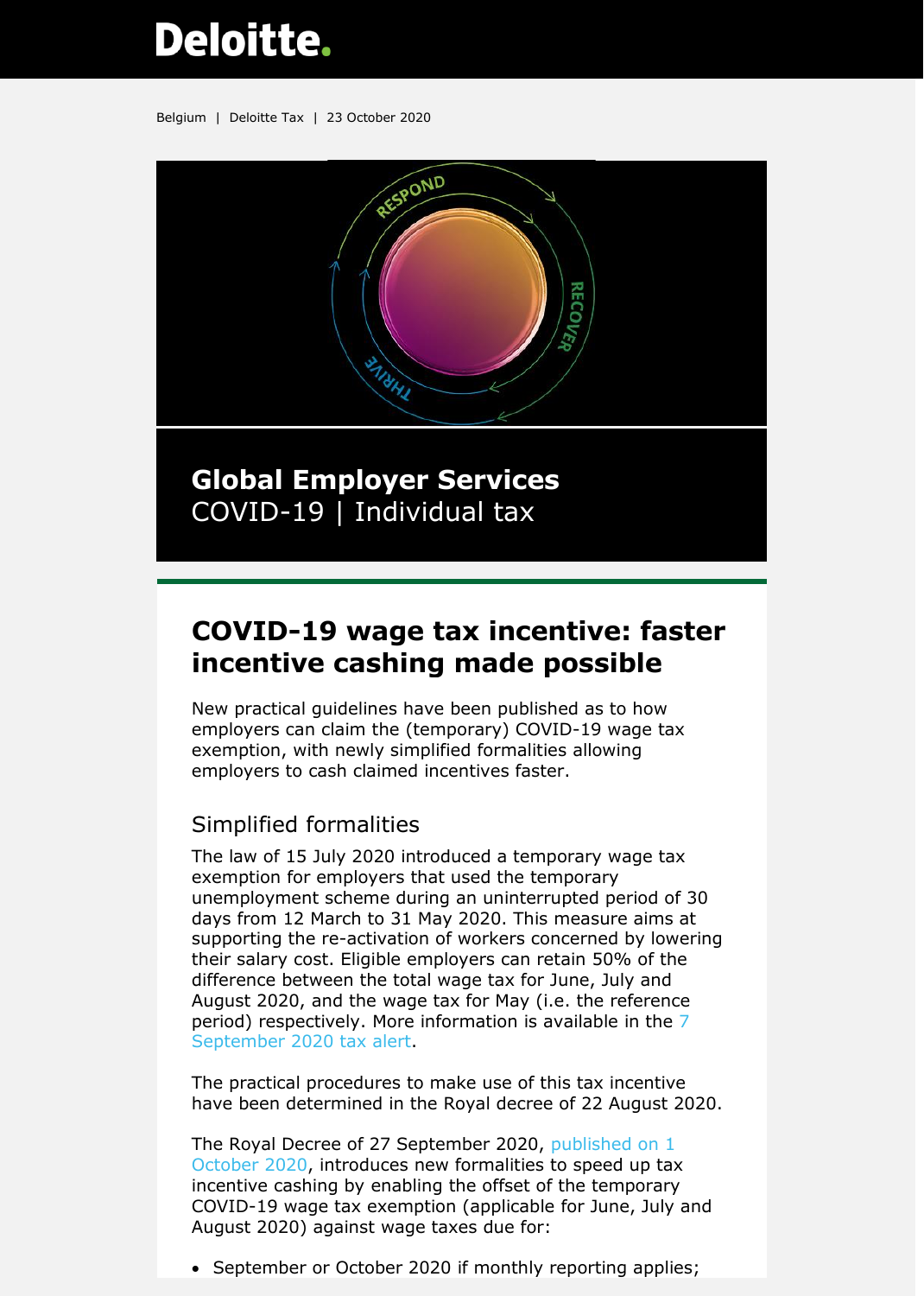• The third quarter of 2020 if quarterly reporting applies

These new formalities were introduced to ensure an administratively straightforward process, and prevent potential delays in the reimbursement of overpaid wage tax.

For each of the three months for which the COVID-19 wage tax exemption is claimed, a separate second (i.e. negative) wage tax return must be filed. In each of those returns, one of the following codes should be used as reference to the month to which the exemption relates ( "*aard van de inkomsten"/"nature des revenus"* section):

- Code "71" for June 2020
- Code "72" for July 2020
- Code "73" for August 2020

By allowing the exemption for all three months (June, July and August) to be offset against wage tax due for only one period (e.g. September or October 2020/third quarter 2020), it is possible that the incentive cannot be fully obtained. In such a case, any excess from the incentive can be transferred to a subsequent period.

## Combination with other wage tax incentives

The temporary COVID-19 wage tax incentive can be combined with other wage tax incentives, such as the partial exemption for night and shift work, overtime, work in the construction sector and/or researchers (as mentioned in articles 275<sup>1</sup> until 275<sup>11</sup> BITC). Further information on these measures is available below:

- [Overtime](https://www2.deloitte.com/content/dam/Deloitte/be/Documents/tax/TaxAlerts/IndividualTaxAlerts/Individual%20tax%20alert%20-%20Overtime%20and%20partial%20exemption%20WHT%20-%2016%2009%202019.pdf)
- [Works in construction](https://www2.deloitte.com/content/dam/Deloitte/be/Documents/tax/TaxAlerts/IndividualTaxAlerts/Individual%20tax%20alert%20-%20New%20FAQ%20for%20wage%20tax%20incentive%20for%20real%20estate%20works%20and%20shift%20work%20on%20location%20-%2023%20Apr%202020.pdf) sector
- [Researchers](https://www2.deloitte.com/content/dam/Deloitte/be/Documents/tax/TaxAlerts/RandDTaxAlerts/RnD%20tax%20alert%20-%20Researcher%20withholding%20tax%20exemption%20extended%20-%2015%20Nov%202....pdf)

However, the COVID-19 wage tax exemption should be applied on the remaining wage tax (i.e. after application of other wage tax exemptions). An accurate calculation is needed to ensure a correct application.

In addition, if temporary unemployment was claimed between March and May 2020, other wage tax exemptions (e.g. for researchers and/or night and shift workers) might require some adjustments if those shift workers or researchers were on temporary unemployment.